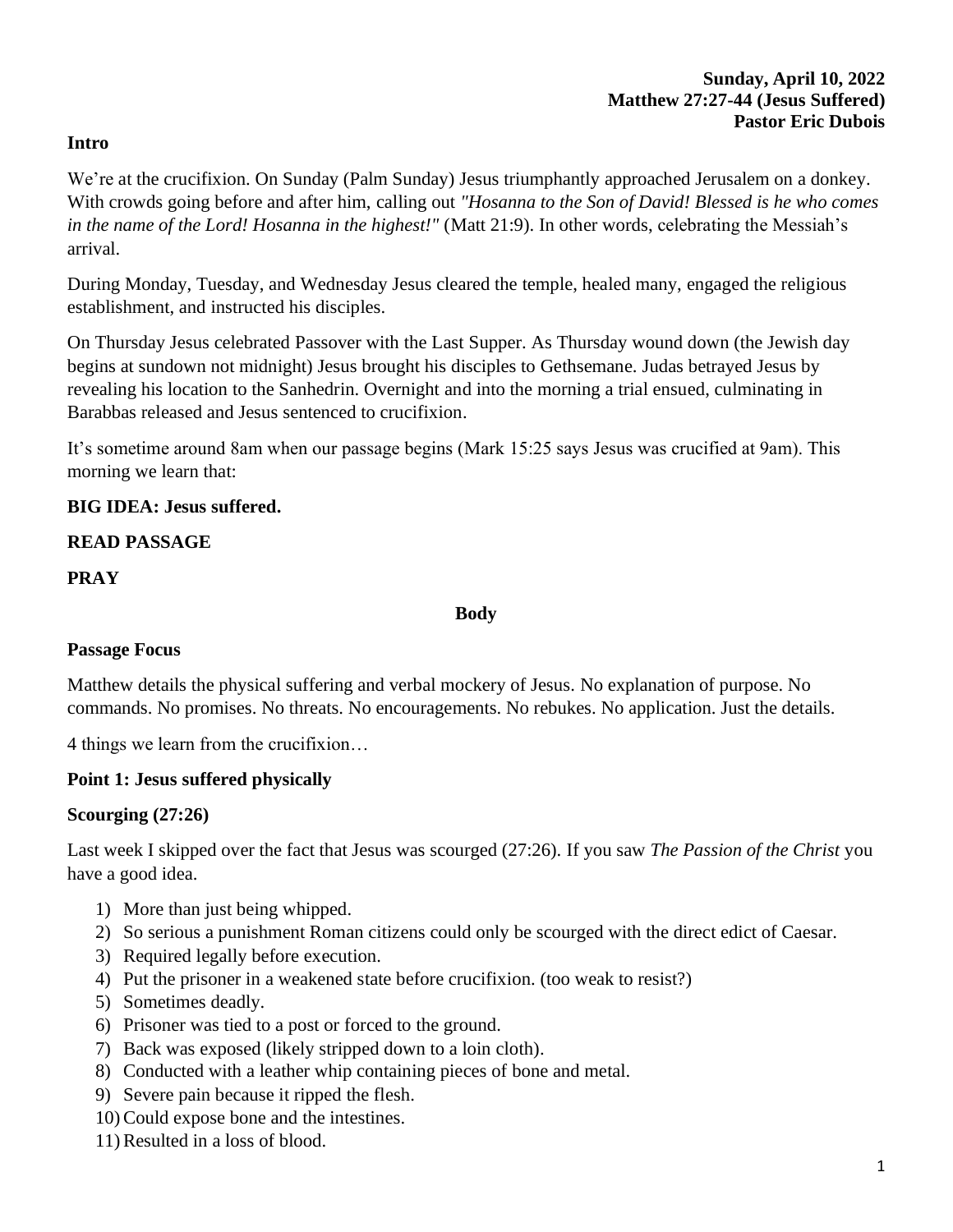12)Jesus' scourging had to be controlled enough to ensure he was alive to be crucified.

## **A crown and a reed (27:29-30)**

After scourging, Jesus was taken by Pilate's soldiers to Pilate's headquarters in Jerusalem (27:27).

Crown of thorns:

- 1) A plant with thorns that stick into the flesh.
- 2) Maybe a thorn bush or date palm which had thorns as long as 12 inches.
- 3) Mockery was the intent (a king's crown), but the thorns were painful.

## Reed:

- 1) Mimicked the emperor's royal scepter.
- 2) A heavy piece of plant stalk, maybe bamboo?
- 3) The Greek verb tense suggests repeated striking  $=$  a heavy or strong reed.

## **Traveling**

Simon of Cyrene was forced to carry Jesus' cross (27:32) because Jesus was too weak from the scourging. Serious pain and loss of blood at this point. A random guy walking down the road.

Golgotha:

Crucified at Golgotha. Had to be a major roadway per 27:39. A place with good foot traffic to glorify Roman domination and shame the victim. Outside the city walls of Jerusalem. Depending on the location of the governor's headquarters and Golgotha, likely less than half a mile walk to crucifixion site.

Wine mixed with gall:

Either a narcotic offered to dull the pain or a bitter, undrinkable beverage offered in spite. If a narcotic, Jesus refused because his mission was to drink the full cup of divine wrath, not to minimize suffering.

# **Crucifixion**

1) Crucifixion stems from Rome's desire to express its dominance over conquered peoples.

This is what happens when you defy the Empire.

Ancient Near Eastern peoples used to publicly display the corpses of conquered foes on spikes.

- 2) Reserved for the worst criminals and lowest classes like slaves, notorious criminals, insurrectionists.
- 3) Like scourging, Roman citizens could only be crucified with the direct edict of Caesar.
- 4) Crucifixion was cruel and degrading, the ultimate form of public shame, an event that aroused horror.

## **Designed to maximize suffering and shame. And call attention to Rome's superiority.**

5) The Sanhedrin called for Jesus' crucifixion to maximize public contempt for Jesus.

In the Jewish understanding, being publicly hung on a tree confirmed suspicions that Jesus was cursed by God.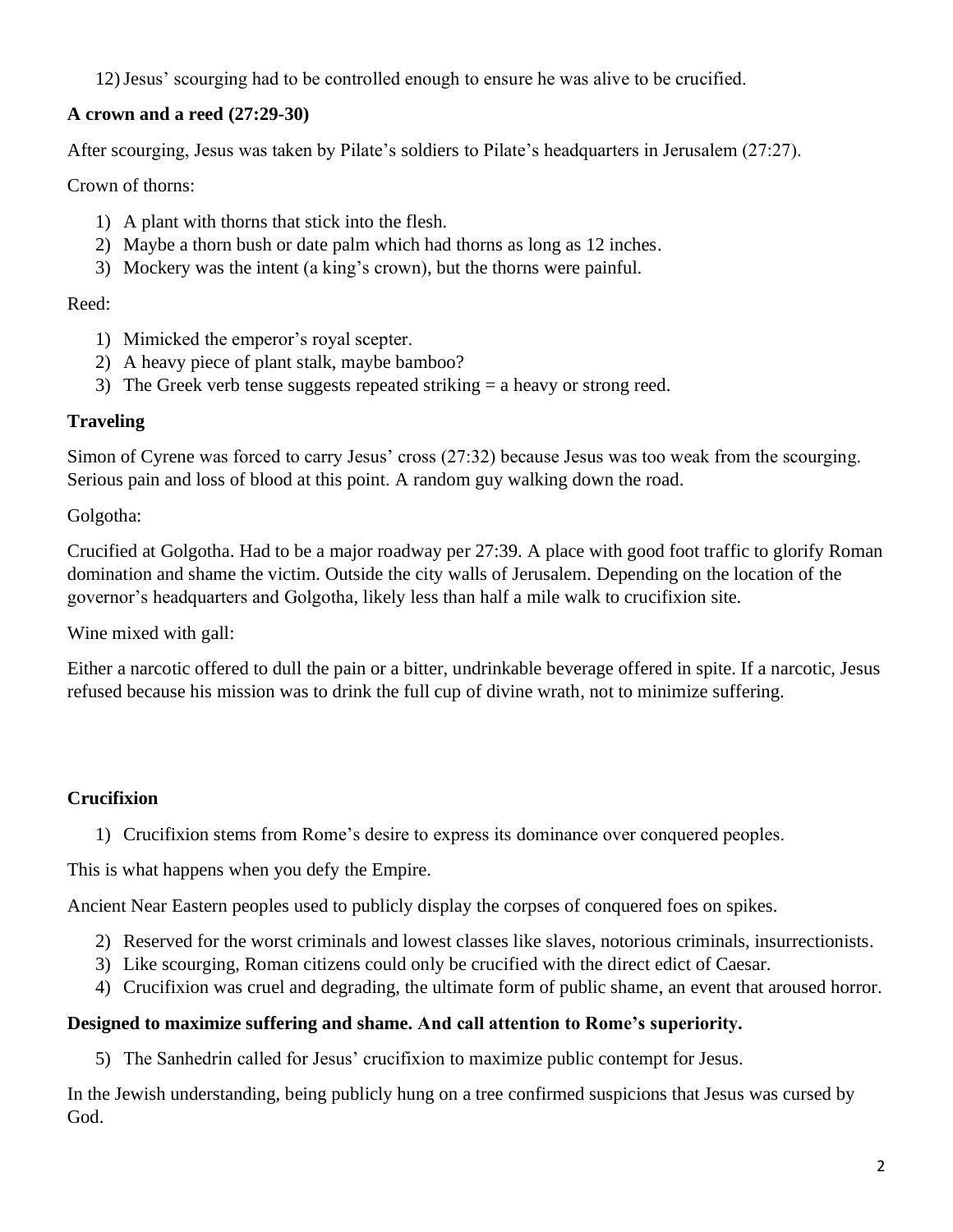*"And if a man has committed a crime punishable by death and he is put to death, and you hang him on a tree, <sup>23</sup> his body shall not remain all night on the tree, but you shall bury him the same day, for a hanged man is cursed by God. You shall not defile your land that the LORD your God is giving you for an inheritance."* – Deuteronomy 21:22-23

Who's going to follow this guy if he's cursed by God?

6) Before the act of crucifixion, victims were scourged and forced to carry their cross.

Preliminary suffering and shaming before the crucifixion proper.

7) Victims were stripped naked (maybe to a loin cloth) at the crucifixion site.

## More public shame.

- 8) Crucifixion was awful because death was slow and the pain was excruciating.
- 9) Slow because no vital organs were affected.
- 10) Death came by suffocation or heart attack or blood loss.
- 11) In Jesus' case, his ankles were nailed to the vertical post and his wrists were nailed to the horizontal beam.

In John 20:25, the resurrected Jesus had nail marks in Jesus' hands. The wrist was considered part of the hand. If nailed in the middle of the hand, it would tear under the weight of hanging on the cross.

12) Nails were used to inflict pain and made Jesus susceptible to death by loss of blood.

13) Suffocation was also a factor.

Why the difficulty breathing? When we exhale our diaphragm rises up. Being hung, Jesus' weight pulls down on the diaphragm preventing him from exhaling. Difficulty breathing was corrected by using the feet to push up and take weight off of the arms. Given the nails this was a painful process. To maintain his breathing Jesus would alternate between pushing with his feet and slumping. Alternating between pain in the wrist or ankles. Eventually the victim became too weak to support their weight and breathing would cease. If not already dead by the blood loss or shock from the physical pain.

## **Application**

Horrific physical suffering. Jesus willingly embraced torture.

## **Point 2: Jesus suffered verbal mockery**

There's four accounts of Jesus being mocked here.

## **The governor's headquarters (27:27-31)**

Stripped naked or down to a loin cloth. Given a scarlet robe to signify royalty. Crown and scepter to signify royalty.

## *"Hail, King of the Jews!"* – 27:30

Kneeling before him in sarcastic mockery. Spit on. A joke to be laughed at. A worthless criminal to torture. Clothed again for travel to the crucifixion site (27:31).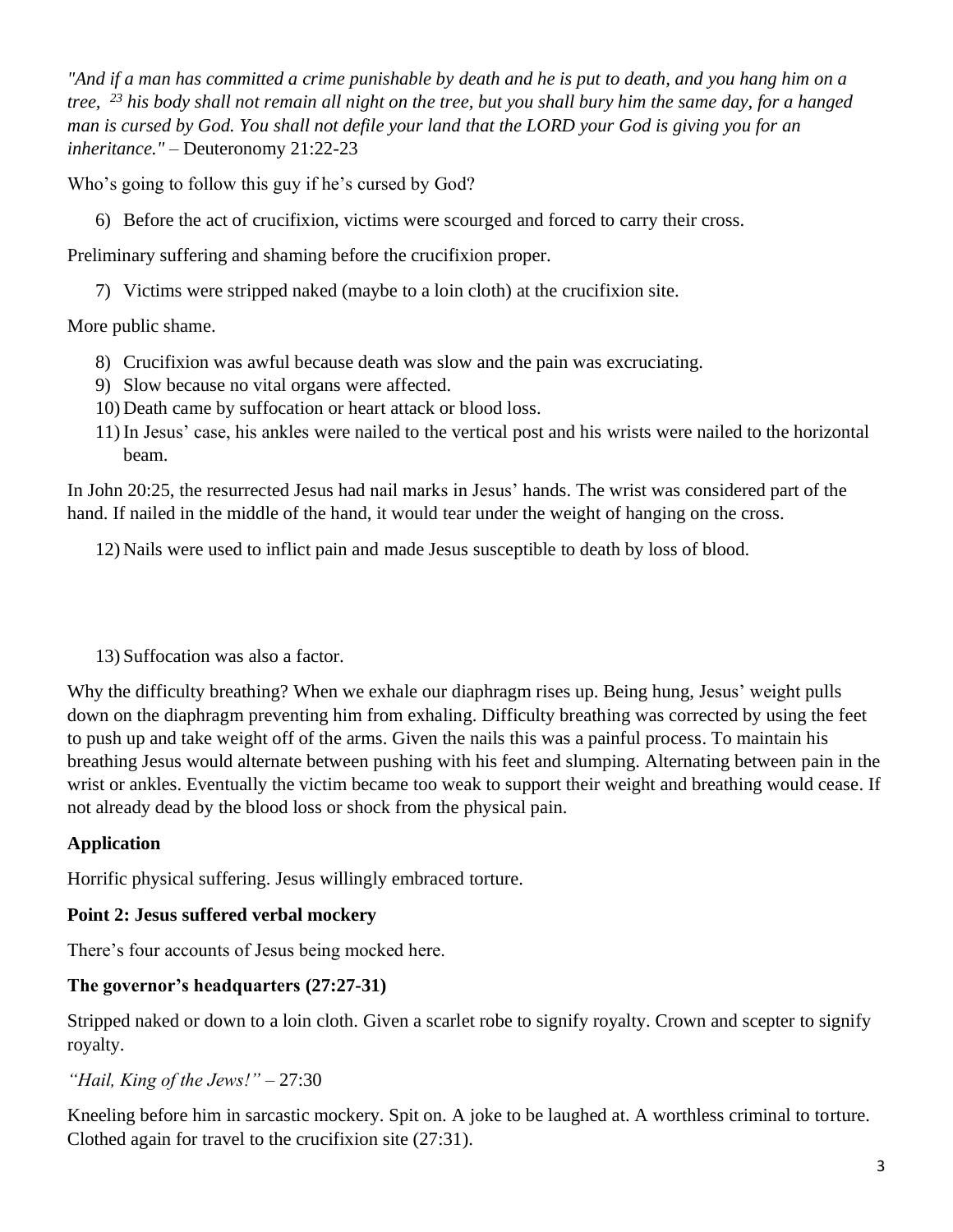#### **Those who passed by (27:39-40)**

Crucifixions took place in areas with high traffic to maximize shame.

*"You who would destroy the temple and rebuild it in three days, save yourself! If you are the Son of God, come down from the cross."* – 27:40

This must have included people who witnessed the overnight trial because they knew the charge. They didn't believe he could come down from the cross. If they did, they wouldn't be mocking him.

## **The Sanhedrin (27:41-43)**

Chief priests (mostly Sadducees), scribes (mostly Pharisees), and elders (27:41).

*"He saved others; he cannot save himself. He is the King of Israel; let him come down now from the cross, and we will believe in him. <sup>43</sup> He trusts in God; let God deliver him now, if he desires him. For he said, 'I am the Son of God.'"* – 27:42-43

Saved others = healings, demons cast out, even raised the dead. Ironically, he was able to do mighty works, works done in public for all to see, yet he can't escape the cross? The Sanhedrin should have been troubled. If he was able to do miracles, what might he do to us? They should have believed he had the ability to come down. They should have been scared but they were blind!

They force Jesus to act on their terms. We'll believe if you save yourself. They didn't believe. If they did they wouldn't be treating Jesus with contempt. They're confident he won't act.

## **The two robbers (27:38, 44)**

The two robbers said much the same. Mocked by even the dregs of society. From Luke 21:39-43 we learn that one of the robbers came to faith.

## **Application**

Mocked for his titles and his sovereignty. If they only knew who they were talking to. Jesus had the ability to act. He willingly chose to not assert himself because he was determined to complete his mission. Ironically, in their mockery, these four groups testified to the truth. He was King. He was the Son of God.

How hard is it to take it when we have answers? Jesus took it. Jesus had answers.

## **Point 3: Jesus suffered because God hates sin**

## **Explanation**

*for this is my blood of the covenant, which is poured out for many for the forgiveness of sins.* – Matthew 26:28

Jesus had to die in order for sins to be forgiven. One of the blessings of the New Covenant is, *"I will forgive their iniquity, and I will remember their sin no more*" (Jeremiah 31:34). No blood shed = no new covenant = no sins forgiven.

In Exodus God speaks of himself as merciful to sinners, but he won't clear the guilty.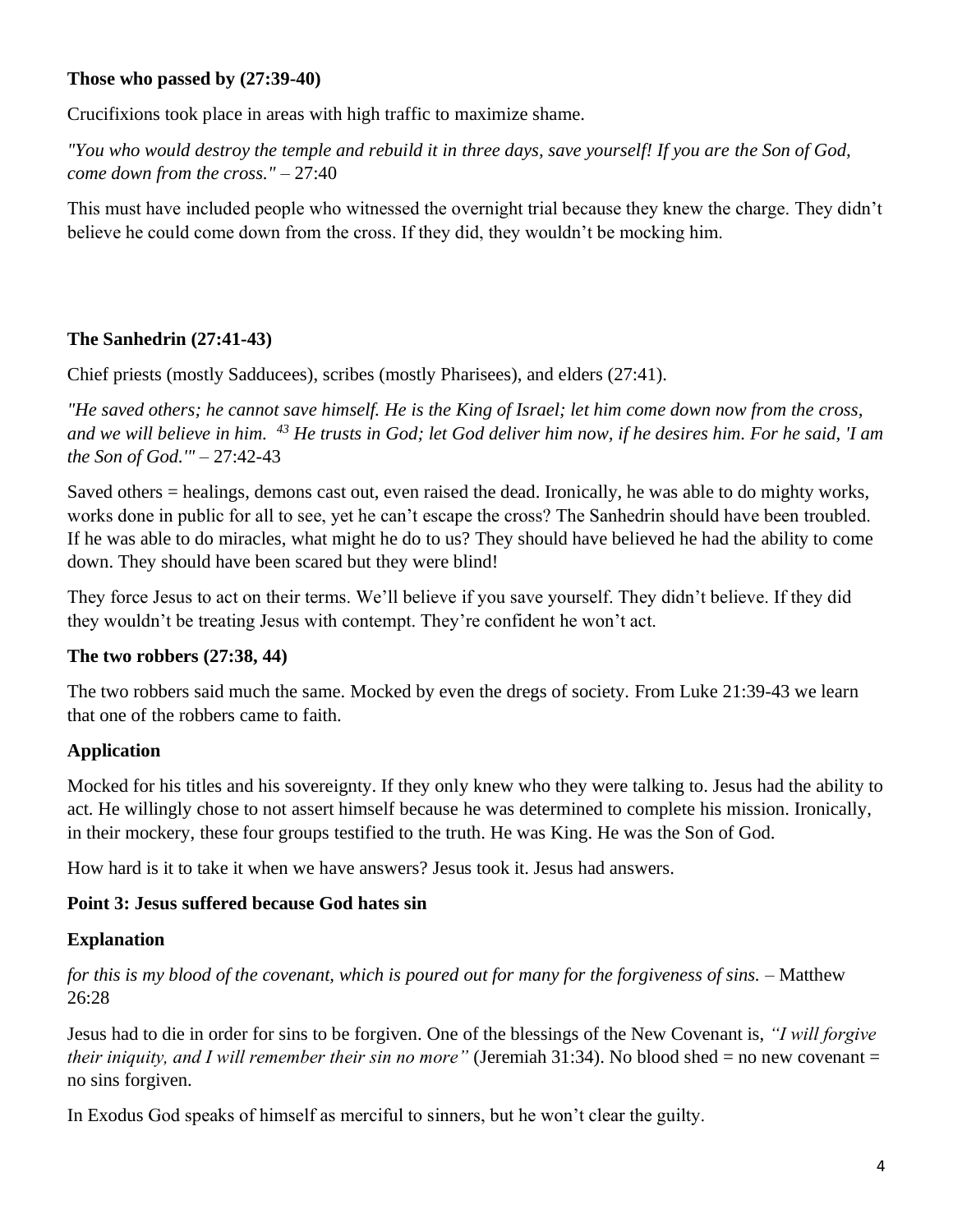*"The LORD passed before him and proclaimed, "The LORD, the LORD, a God merciful and gracious, slow to anger, and abounding in steadfast love and faithfulness, <sup>7</sup> keeping steadfast love for thousands, forgiving iniquity and transgression and sin, but who will by no means clear the guilty, visiting the iniquity of the fathers on the children and the children's children, to the third and the fourth generation."* – Exodus 34:6-7

God is merciful and forgives sin, yet he never fails to punish sin. How is this?

*for all have sinned and fall short of the glory of God, <sup>24</sup> and are justified by his grace as a gift, through the redemption that is in Christ Jesus, <sup>25</sup> whom God put forward as a propitiation by his blood, to be received by faith. This was to show God's righteousness, because in his divine forbearance he had passed over former sins. <sup>26</sup> It was to show his righteousness at the present time, so that he might be just and the justifier of the one who has faith in Jesus.* – Romans 3:23-26

Several things going on here:

- 1) All sin
- 2) God passes over sin
- 3) God is just
- 4) How can this be?
- 5) Sin propitiated by Christ's death

That word propitiation in 3:25 speaks to the fact that God's wrath against our sin has to be appeased. Every sin ever committed must be punished. Because God is good he can't overlook sin. On the cross, Jesus satisfied the Father's wrath for the sins of all those who will ever believe. Others will persist in rebellion, in which case God's wrath against theirs sins will be appeased in hell. If we believe, Jesus stands before the Father as our substitute. Wrath averted.

## **Illustration**

Think of God kind of like a judge with conviction and character. What does a good judge do? They uphold the law. They care about the common good. They don't clear the guilty. They punish the guilty. They enforce justice. To overlook crimes would be to pervert justice. God doesn't pervert justice. God cares about the common good. Because of who he is, he can't overlook physical abuse or fraud or disrespectful children or arrogance or hatred. He can't overlook what conflicts with his character.

Forgiveness is received though faith in Jesus alone. Trusting in the merits of Jesus' death not ourselves. Not trying to appease God by good deeds. Turning from rebellion to trust in Jesus. Through faith the benefits of Christ's death are transferred to us. And we escape the judgment we deserve.

## **Application**

God opposes sin so strongly that every sin ever committed must be punished. That's why hell exists. That's why Jesus went to the cross. Serious about sin yet merciful.

We image God by opposing sin. In our hearts, in our habits, in the church, in society. We also image God by extending mercy to sinners and pointing them to Christ, the only way to be rescued from the penalty our sin deserves. And by extending mercy to one another in this local church.